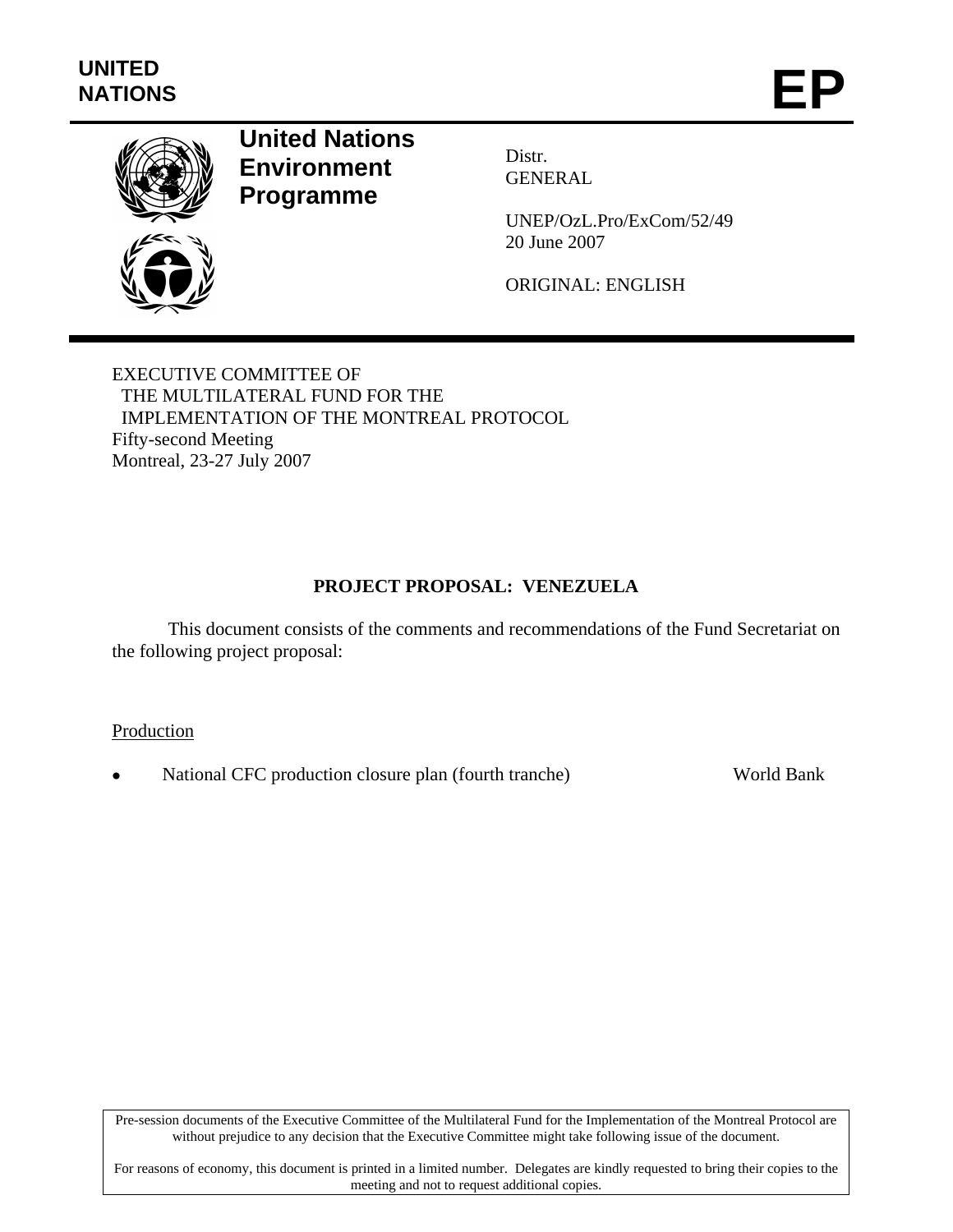## **VERIFICATION OF THE 2006 CFC PRODUCTION AT PRODUVEN AND THE 2007 ANNUAL IMPLEMENTATION PROGRAMME**

### **Introduction**

1. The Executive Committee at its  $44<sup>th</sup>$  Meeting in 2004 approved in principle a total of US \$16.5 million for the implementation of the Agreement for the Venezuela CFC production sector, and disbursed the first tranche of US \$3.3 million to the project. Subsequently the Executive Committee further approved the 2005 and 2006 annual work programmes and disbursed another US \$9.85 million, having been satisfied with the verification of the CFC production at the CFC producing plant, Produven, in 2004 and 2005. Under the Agreement, the Government of Venezuela is committed to closing down the entire CFC production capacity at Produven, the country's sole CFC producing plant by the end of 2006. The main elements of the Agreement are presented in Table 1.

| Year                                     | 2004   | 2005   | 2006   | 2007    | 2008   | <b>TOTAL</b> |
|------------------------------------------|--------|--------|--------|---------|--------|--------------|
| Max. annual allowable production<br>(mt) | 4.400  | 2.913  | 2,913  |         |        | 10,226       |
| TOTAL MLF grant (US\$ million)           | 3.30   | 8.1    | 1.75   | 2.3     | 1.05   | 16.50        |
| PRODUVEN (*)                             | 3.2    |        | 1.65   | 2.2     |        | 16.05        |
| TA (FONDOIN)                             | 0.1    | 0.1    | 0.1    | $0.1\,$ | 0.05   | 0.45         |
| Agency fees                              | 0.2475 | 0.6075 | 0.1312 | 0.1725  | 0.0787 | 1.2375       |

 $(*)$  Labour compensation will be paid according to the requirements of the Venezuelan laws, and will be absorbed by PRODUVEN.

2. The World Bank has submitted to this Meeting, on behalf of the Government of Venezuela, the request for the release of the 2007 tranche of US \$2.3 million and the associated support cost of US \$172,500. In accordance with the terms of the Agreement which requires an independent verification of the achievement of the target in 2006, the World Bank has provided a report on the verification of the CFC production at Produven in 2006. The World Bank submission also includes a proposed 2007 annual work programme. The verification report of the 2006 CFC production and the 2007 work programme are not attached but could be made available upon request.

#### Verification of the 2006 CFC production in at Produven

3. The verification was carried out in February 2007 by Mr. Vogelsberg Jr., a technical consultant who had conducted the verification of the plant Produven last year for the World Bank, and another accounting firm which focused on the financial records of the company.

4. The auditor briefly described the CFC production process employed at the plant, covering the supply of the key raw materials, the actual technical route of CFC production, the transfer of finished product to storage, and the packaging of the finished products into transportable containers. There was also a description of the record keeping in the plant of the raw materials used and the finished products. The plant imported all the key raw materials, namely CTC and HF and transported them by truck from the ports to the plants. These were all documented by receipts with sequence numbers.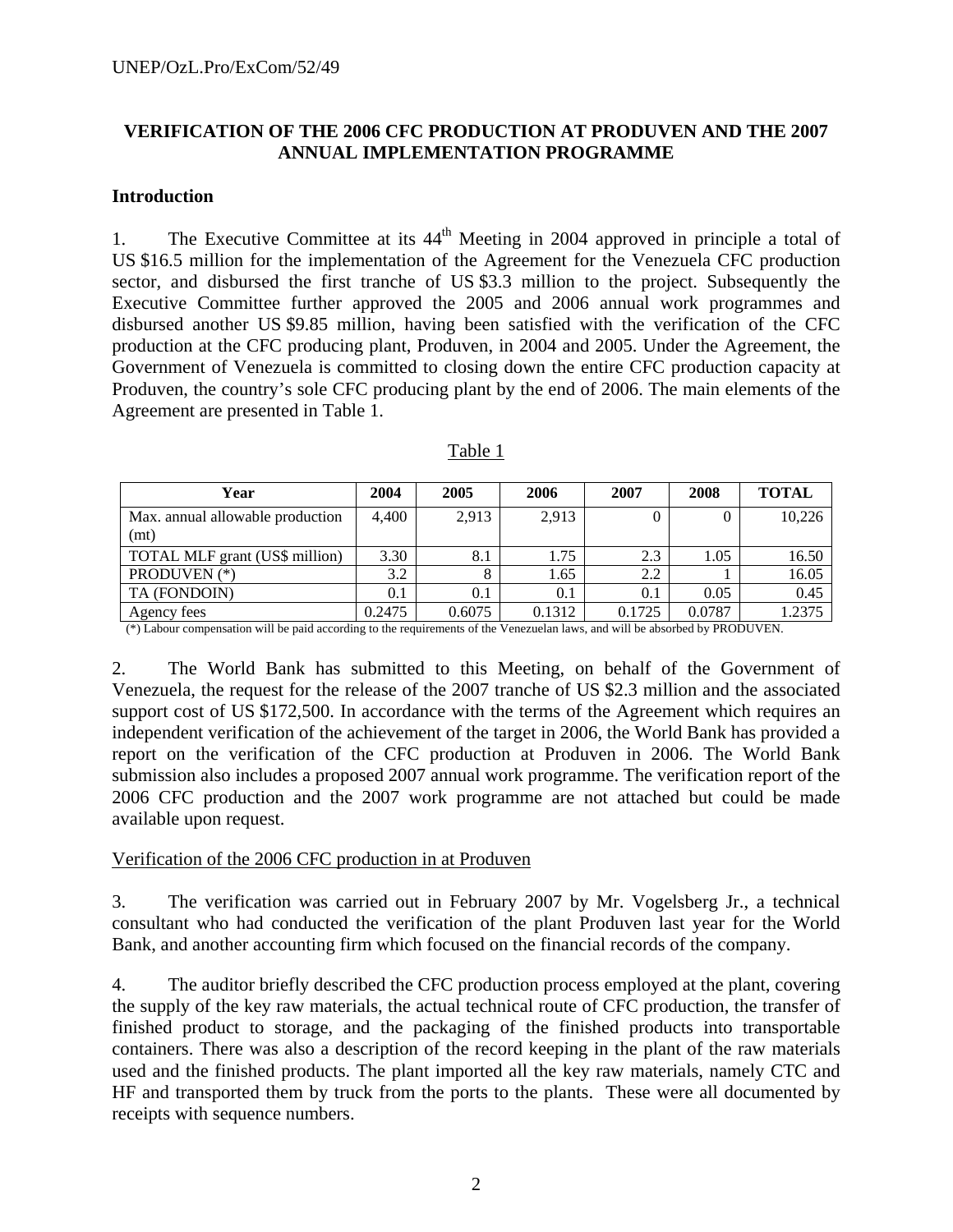5. The verification focused on the purchase and consumption of CTC as the main checking point for validating the CFC production level, because the Government had a very tight control on the import of CTC. Produven was the only authorized importer of CTC for the production of CFCs and had to apply for a CTC import license in advance of any importation. Before a ship can unload, all the CTC cargo has to be inspected by a Government inspector and certified by a surveyor as to the actual quantity being brought on shore. Produven had seven imports of CTC in 2006 which were duly recorded, with losses from handling accounted for.

6. The auditor examined the daily production logs on operating parameters, HF consumption, CTC consumption, chloroform consumption for HCFC-22 production, finished products and the product inventory, which had all been stored on a computer sheet for each day. These were further processed into monthly and yearly data which were checked against reported data from the plant. The auditor also reviewed the record of the total number of days of production for CFCs and HCFCs, and the down time.

7. Because of the request of the Government to stockpile CFC-12 for meeting the future demand for refrigeration purposes, the plant recycled 195.8 mt of CFC-11 into CFC-12 from its 2006 production. As a result the net CFC-11 production was 99.7 mt from its gross production level of 295.5 mt in 2006. CTC/CFC and HF/CFC production ratio were reviewed against the industry and the plant historical norms and were found to be acceptable.

8. The results of the verification showed that Produven produced 2,876.3 mt of CFCs in 2006 which was broken down into 99.7 mt of CFC-11 and 2,776.6 mt of CFC-12. This was below the annual maximum allowable production level of 2,913 mt as provided for in the Agreement for 2006.

9. The auditor reported that Produven ceased CFC-11/12 production by 31 December 2006, and would continue operating the HCFC-22 plant on a campaign basis. Because the plant recycled some of its CFC-11 into CFC-12 in 2006, there was a balance of 127 mt of CTC to be disposed of. One of the options of disposing of it was to sell it to FIASA in Argentina which was still operating its CFC plant.

10. There was a list of equipment and actions which would be taken to reduce the chance of the plant swinging back to producing CFCs, which the auditor considered as being appropriate for the intended purpose. However the auditor stated that the plant was waiting for agreement from the World Bank on plant closure, and therefore as of the time of the verification the auditor determined that the closure activity was incomplete.

11. The data collected by the verification team were presented using the format set out in the guidelines for verifying ODS production phase out, which includes month-by-month production of CFCs and HCFC-22, number of days in production, consumption ratios of feedstock to CFC and HCFC-22 production, inventory change in feedstock of CTC and HF as a way of validating the CFC production.

## The proposed 2007 work programme

12. The proposed 2007 work programme focuses on two activities, namely the completion of the closure of the CFC production capacity at Provuden and monitoring and sustaining the permanent cessation of CFC production at the plant. The first element would involve the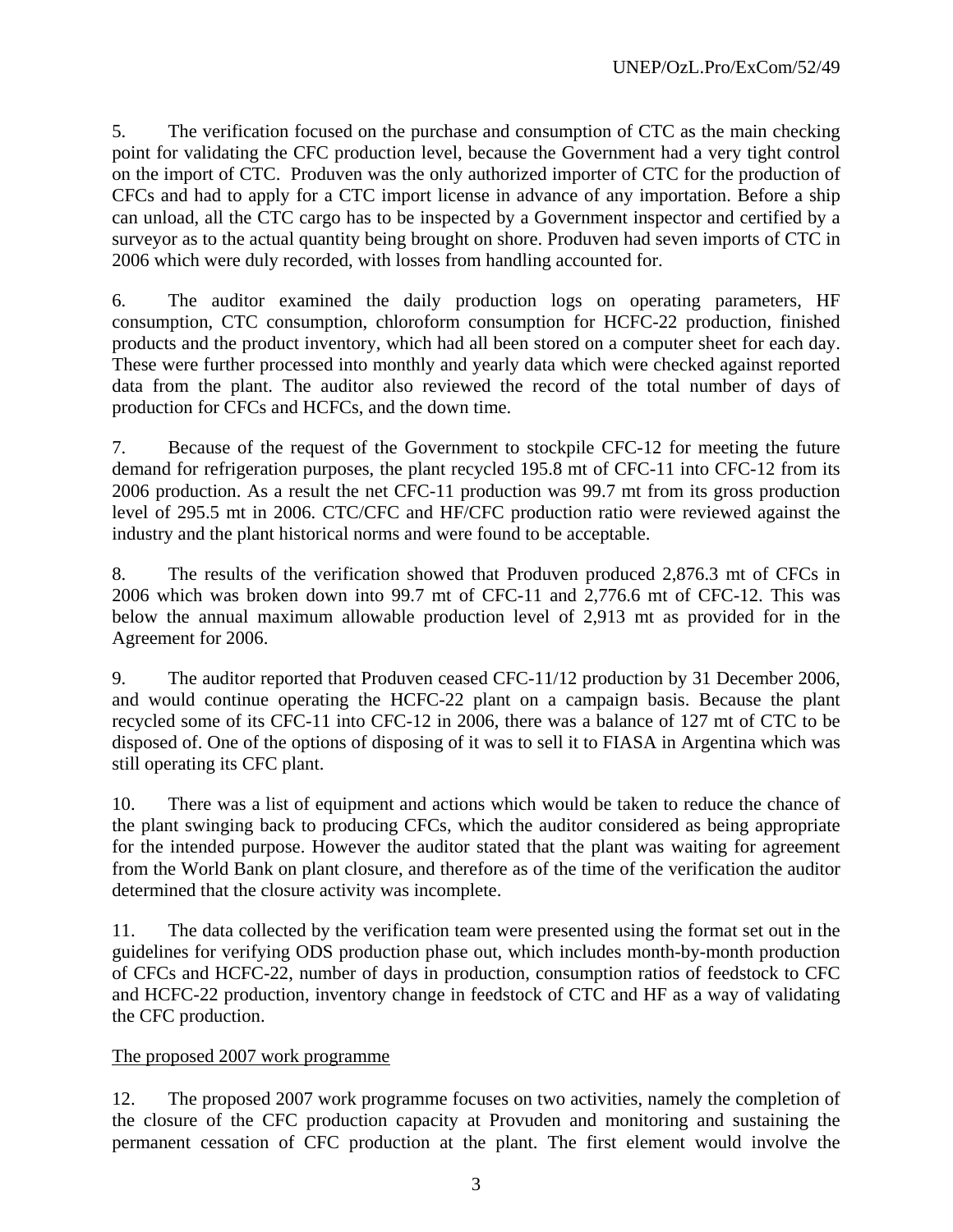implementation of the dismantling of the equipment that should render the chance of returning to CFC production difficult and costly. The second element would be achieved through the continuation of the policy on the control on the import of CTC, the disposal of the remaining inventory of CTC and the verification of the CFC plant as has been done so far to ensure the cessation of the CFC production in 2008-2009.

## **SECRETARIAT'S COMMENTS AND RECOMMENDATION**

## **COMMENTS**

13. The verification was done by a consultant who had relevant expertise and extensive experience in carrying out similar verifications. We noted the improvement in the record keeping in the plant as recommended by the auditor during his previous verification exercise, which made the verification more standard and easier to follow. The results show that Venezuela met the target in 2006 as set in the Agreement and that Produven is on track to permanently close down its CFC production facility.

14. However it is indicated in the verification report that as of the time of the verification the closure of CFC production at the plant was not complete. There was a list of actions to be carried out to complete the closure that had yet to be implemented. Since 2006 would be the last year that the country would produce CFCs, it would be important that the Government and the World Bank propose a course of action for the continued monitoring the CFC production after 2006. This was the request from the Executive Committee when approving the third tranche at the 48<sup>th</sup> Meeting, which stated "To request the World Bank and the Government of Venezuela to include a proposal in the 2007 annual work programme for a scheme for continued monitoring of CFC production at Produven to sustain the production closure after the cessation of production by the end of  $2006$ " (decision  $48/29(d)$ ).

15. The 2007 work programme has proposed a number of actions including the continuation of the existing policies to control the import of CTC to sustain the permanent closure of CFC production at Produven.

## **RECOMMENDATIONS**

- 16. The Secretariat recommends that the Executive Committee:
	- (a) Takes note of the verification report of the CFC production at Produven in Venezuela for the year 2006;
	- (b) Requests the World Bank to complete the dismantling activities at the Produven facility in a timely manner;
	- (c) Approves the 2007 funding tranche at US \$2.3 million and the support costs at US \$172,500 for the World Bank; and